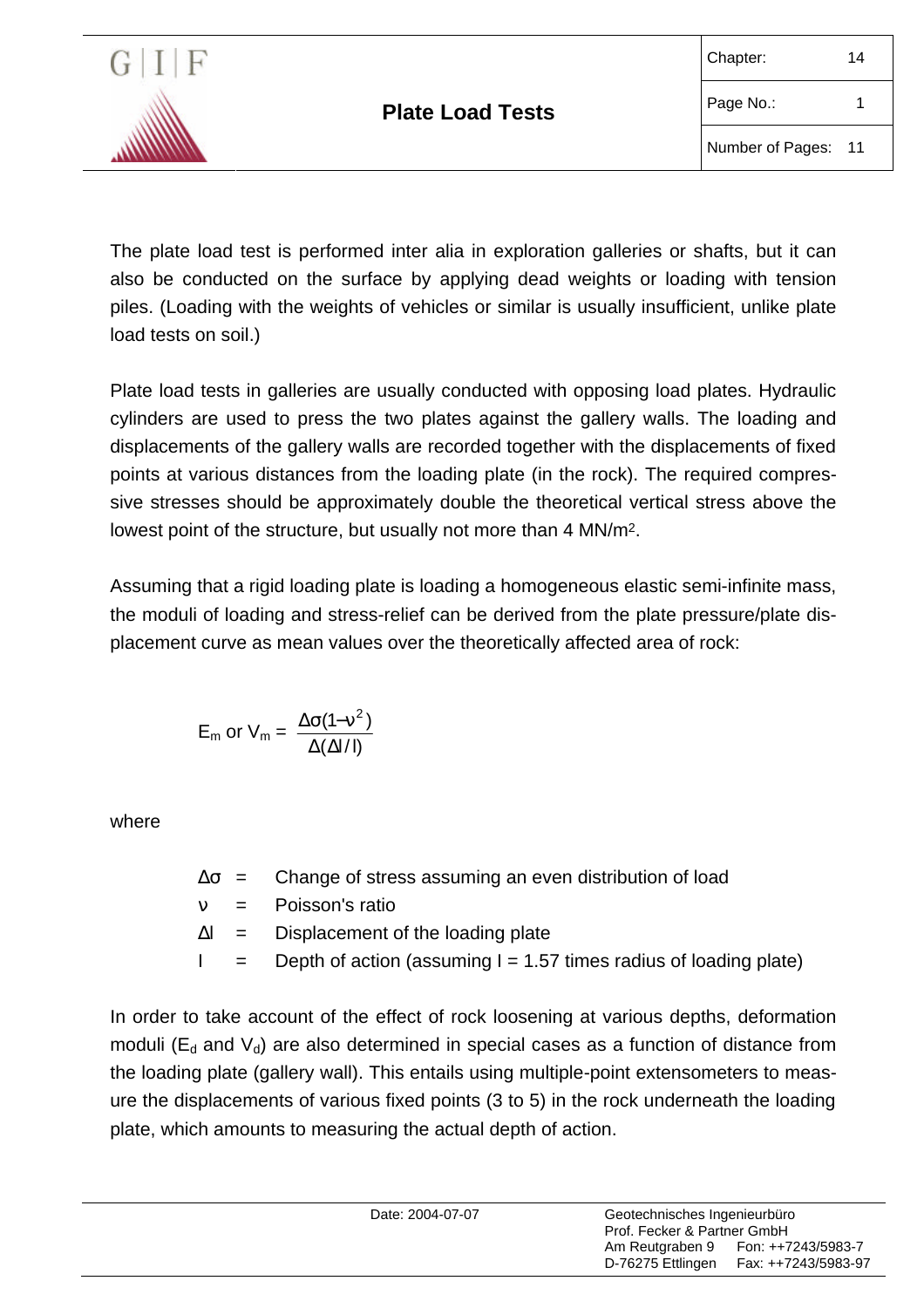

From the results it is possible to derive deformation moduli as a function of distance from the loading plate using the following equation:

$$
E_{d} \text{ or } V_{d} = \frac{\Delta \sigma}{\Delta I_{Z}} \left[ (1+v)z^{2} \left( \frac{1}{(a_{2}^{2}+z^{2})^{2}} \frac{1}{(a_{1}^{2}+z^{2})^{2}} \right) - 2(1-v^{2}) \left( (a_{2}^{2}+z^{2})^{2} - (a_{1}^{2}+z^{2})^{2} \right) \right]
$$

where

| $\Delta I_z$ | $=$ | Displacement of a measuring point at a distance z from the loading plate |
|--------------|-----|--------------------------------------------------------------------------|
|              |     | (in a central hole orthogonal to the loading plate)                      |
| $\mathbf{v}$ | $=$ | Poisson's ratio                                                          |
|              | $=$ | Distance of loading plate centre to measuring point                      |
| $\sim$       |     | <b>Dodius of the measuring hole in the leading plate</b>                 |

| Radius of the measuring hole in the loading plate<br>a <sub>1</sub> |  |
|---------------------------------------------------------------------|--|
|---------------------------------------------------------------------|--|

 $a_2$  = Radius of the loading plate

By turning the axial direction of the test apparatus it is possible to draw conclusions about the directional dependence of the deformation behaviour. Experience indicates that plate load tests produce smaller deformation moduli than are actually present, a fact reported by KRATOCHVIL (1963) as the result of comparisons with measured settlements at several dam foundations.

If necessary, plate load tests in undersurface cavities can be continued until the gallery wall fails under the load distribution plates. Well defined strength values such as are produced in the single-axis or multiple-axis pressure test are not obtained, however, due to the likely inhomogeneous distribution of stress.

The height of the test apparatus can be adapted to local conditions with spacer elements (see Fig. 2 and 3). In galleries the plate load test can be conducted as a double plate load test in accordance with Recommendation No. 6 of Working Committee 3.3 - Rock Testing Technology - of the Deutsche Gesellschaft für Geotechnik e.V. (1985) and ISRM Suggested Methods for Determining In Situ Deformability of Rock (1978). This entails measuring the rock displacements at both loading plates (Fig. 1).

| Date: 2004-07-07 | Geotechnisches Ingenieurbüro<br>Prof. Fecker & Partner GmbH | Am Reutgraben 9 Fon: ++7243/5983-7<br>D-76275 Ettlingen    Fax: ++7243/5983-97 |
|------------------|-------------------------------------------------------------|--------------------------------------------------------------------------------|
|                  |                                                             |                                                                                |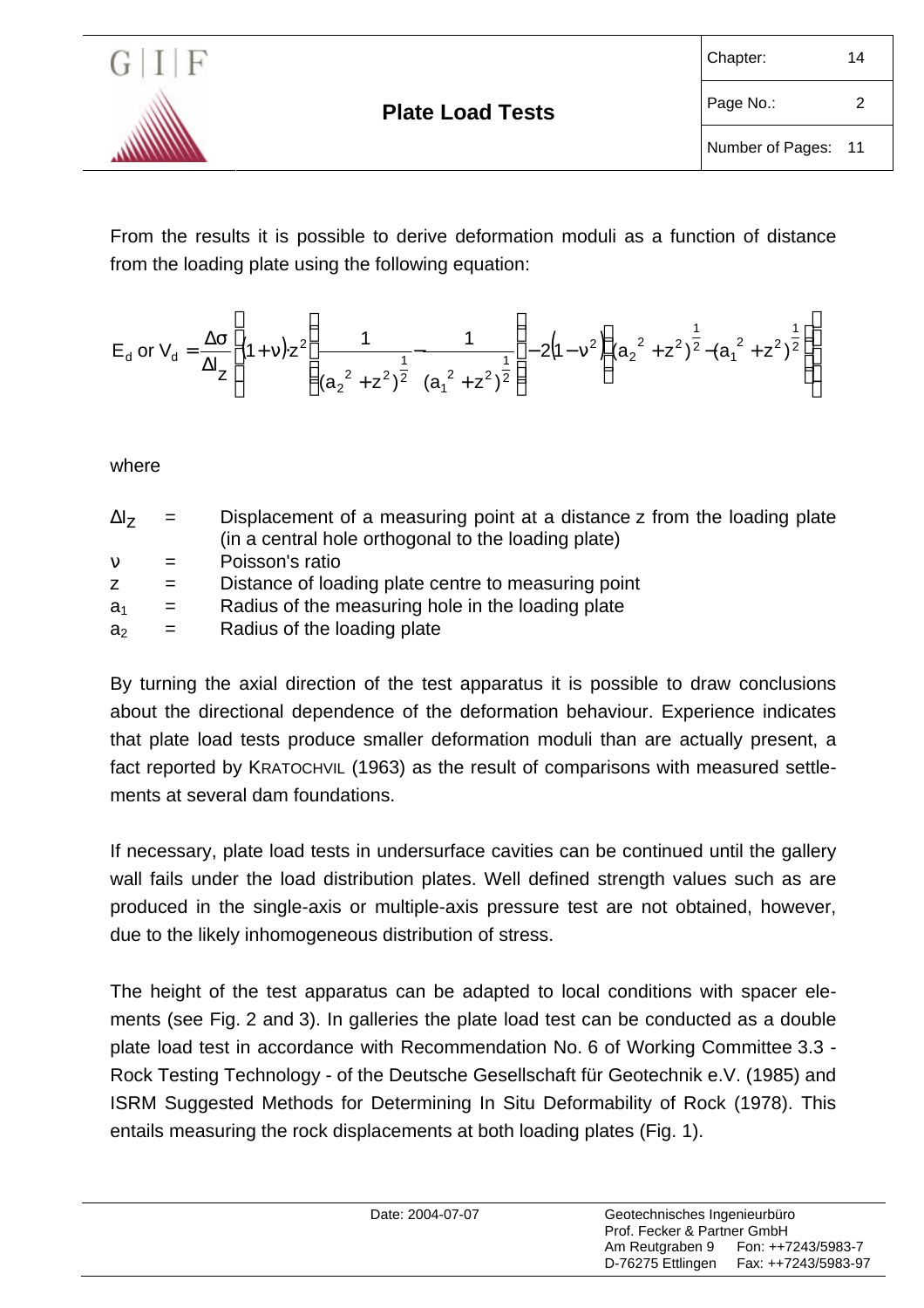



Fig. 1 Plate load test in the access gallery of the Landrücken Tunnel

Performance of a horizontal test.

Test setup shown in schematic form. Loading plate mounted on concrete of the tunnel shell. Extensometer head for displacement measurements at rock/concrete transition.

- 1 3-point extensometer
- 2 Load distribution plate dia. 1128 mm
- 3 Seat
- 4 Three pressure cylinders à 1.5 MN
- 5 Reaction beam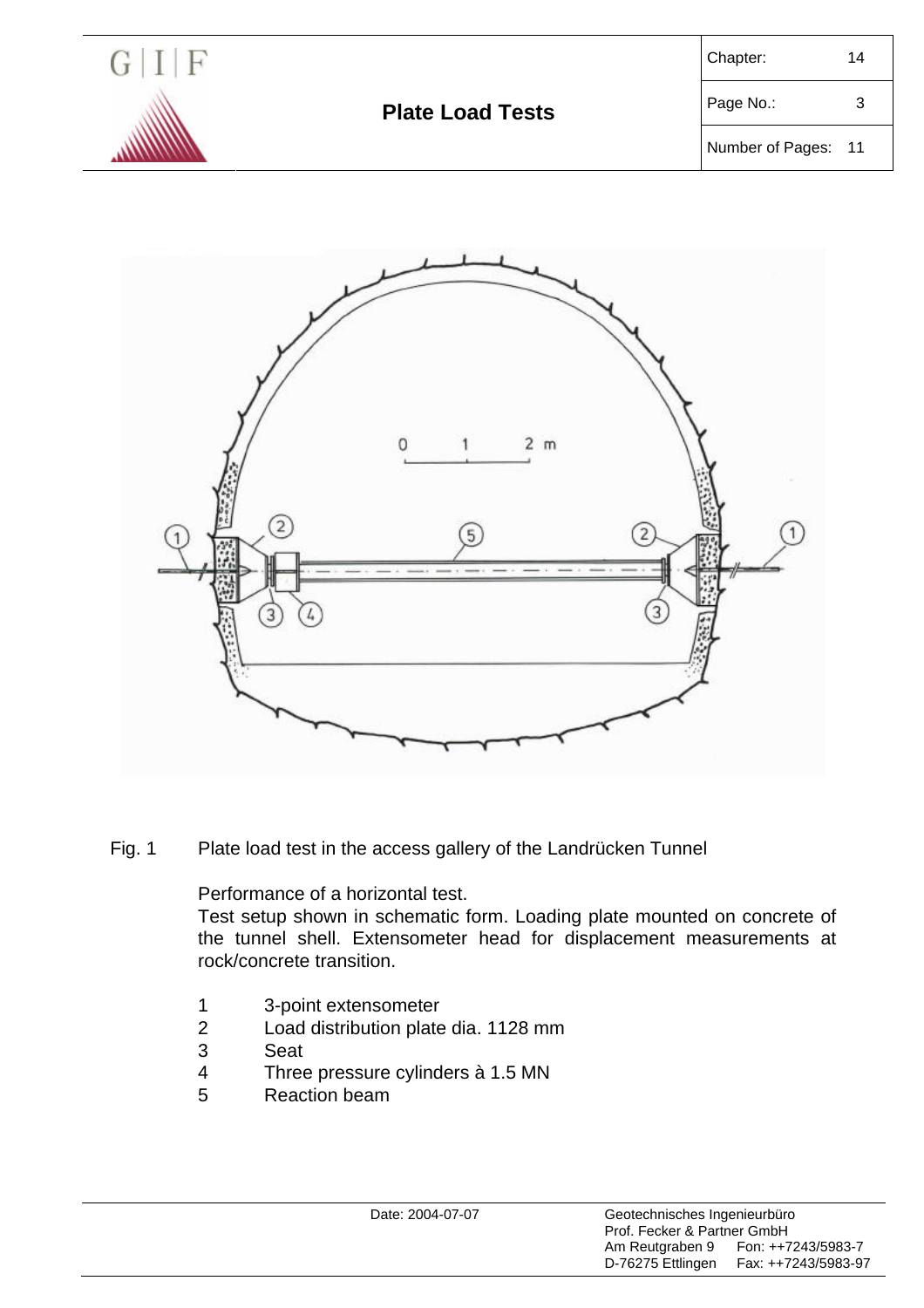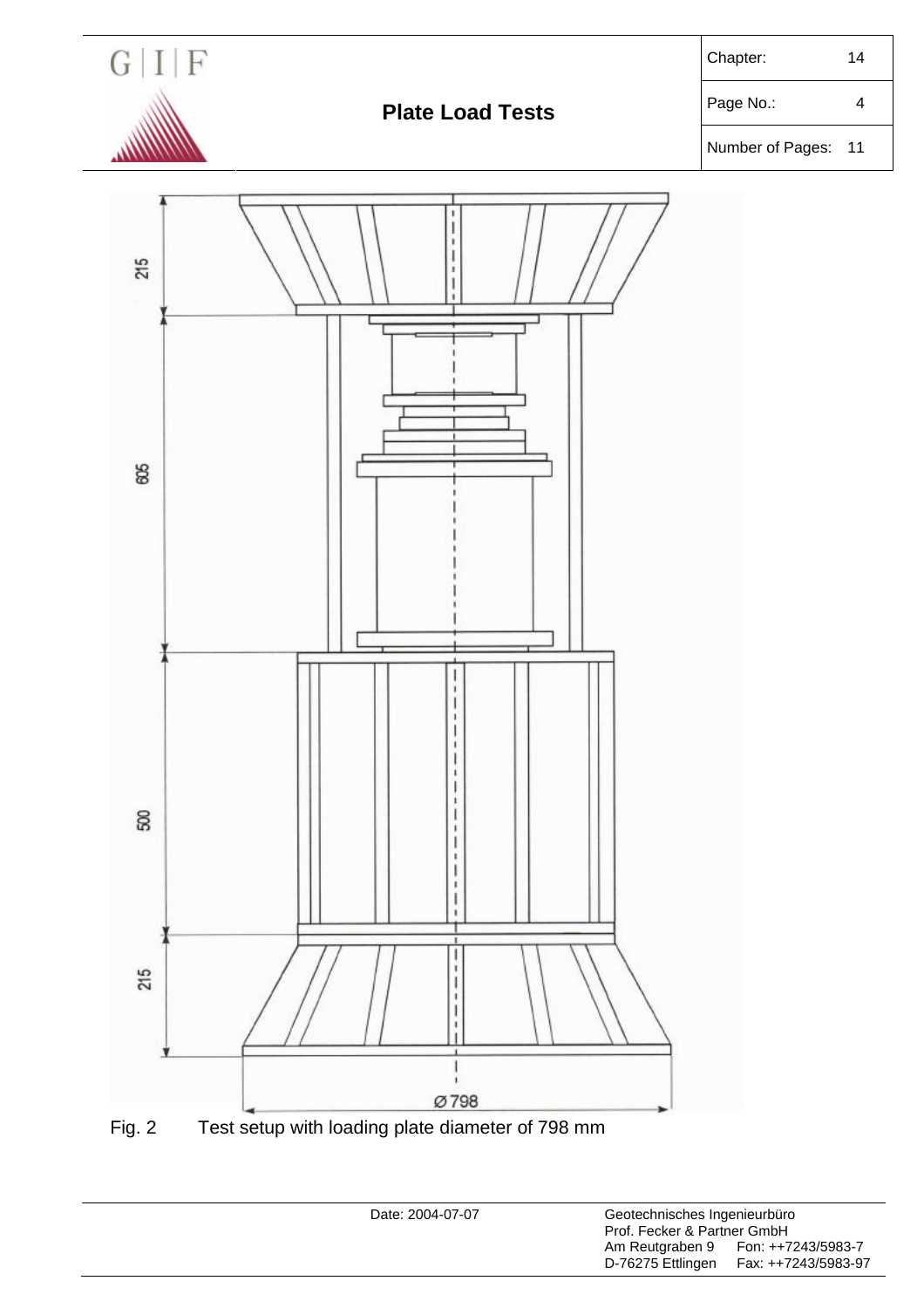

Number of Pages: 11





| Date: 2004-07-07 |                                      | Geotechnisches Ingenieurbüro<br>Prof. Fecker & Partner GmbH |  |  |
|------------------|--------------------------------------|-------------------------------------------------------------|--|--|
|                  | Am Reutgraben 9<br>D-76275 Ettlingen | Fon: ++7243/5983-7<br>Fax: ++7243/5983-97                   |  |  |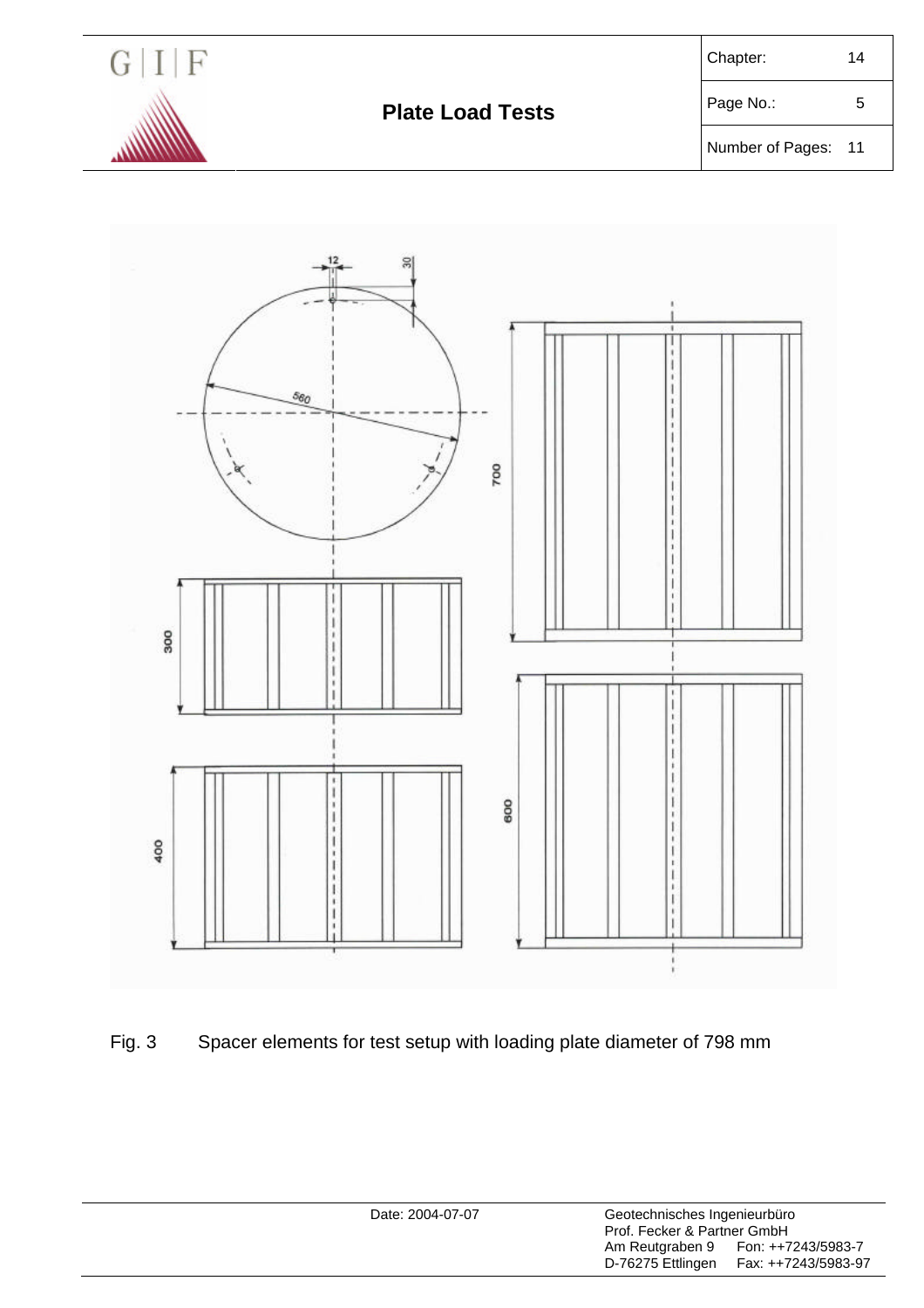

The selection of the loading plate diameter, 798 or 1128 mm, is a question of the scale effect. This means the ratio of specimen size to mean fissure clearance, sufficient and insufficient to record the mechanical regularities (which are statistical laws). Only when the number of the substructures of which the rock mass of a certain dimensional area consists is large enough, the physical relations derived from a test or material test can be considered as statistically valid. Although known for a long time this is unfortunately not yet taken into general account.

Furthermore we would like to remind you that the relations of the scale effect are not continuous but discontinuous functions; a problem early recognised by the rock mechanics research as major in situ tests in the fifties and sixties show, but nevertheless only slowly taken into consideration.

In some structural situations it may therefore be necessary to select a loading plate surface of 3, even 4 m<sup>2</sup>. In such cases it is easier to use the method of the hydraulic pressure cell developed by KUJUNDZIC instead of the plate load test.

The test setup with the hydraulic pressure cell is shown in Fig. 4. At the provided measuring point a slot is made in the rock and a circular pressure cell of 2 m diameter is inserted. The gap between pressure cell and rock is filled with concrete.

When loading by the pressure cell its mean deformation is measured by the volumetric method. For this purpose water or hydraulic oil is pumped from a graduated rising tube into the pressure cell by means of a hand or motor pump. Thus a hydrostatic pressure is produced that is transmitted via the concrete to the rock. This entails a deformation of the rock and at the same time the pressure cell enlarges its volume while the level of liquid in the rising tube sinks.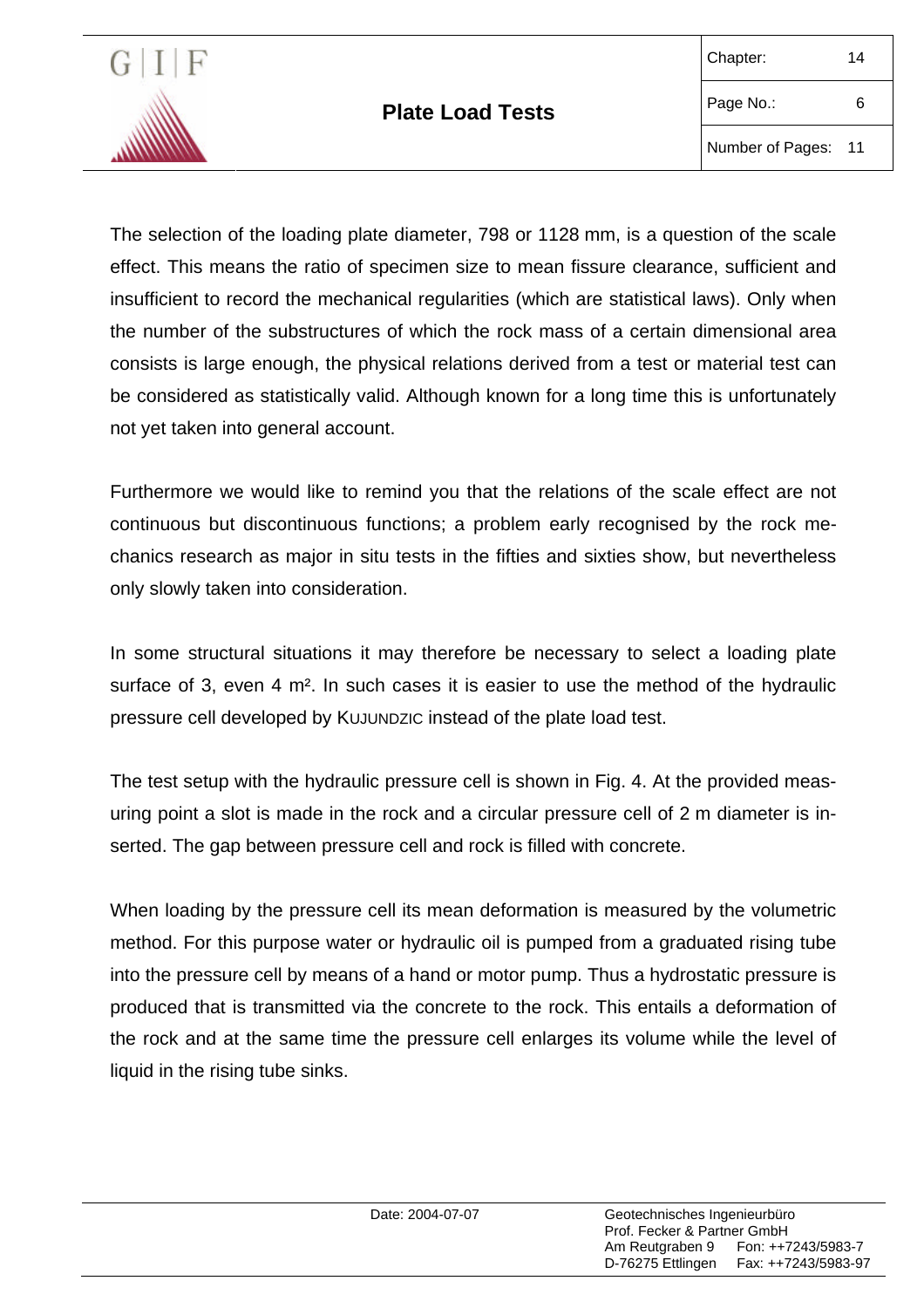



## Fig. 4 Test with hydraulic pressure cell

- (1) Slot in the rock, (2) Pressure cell dia 2 m, (3) Concrete filling,
- (4) Rising tube, (5) Hand pump, (6) Displacement measuring setup
- (in accordance with KUJUNZIC, 1970)

From the magnitude of this sinking and the known cross sectional area of the rising tube the total change of the pressure cell volume can be calculated and thus the mean rock deformation. Additionally the deformations of the rock can be recorded at the perimeter of the loaded surface with electrical or mechanical displacement sensors.

| Geotechnisches Ingenieurbüro<br>Date: 2004-07-07<br>Prof. Fecker & Partner GmbH<br>Am Reutgraben 9<br>Fon: ++7243/5983-7<br>D-76275 Ettlingen Fax: ++7243/5983-97 |  |
|-------------------------------------------------------------------------------------------------------------------------------------------------------------------|--|
|-------------------------------------------------------------------------------------------------------------------------------------------------------------------|--|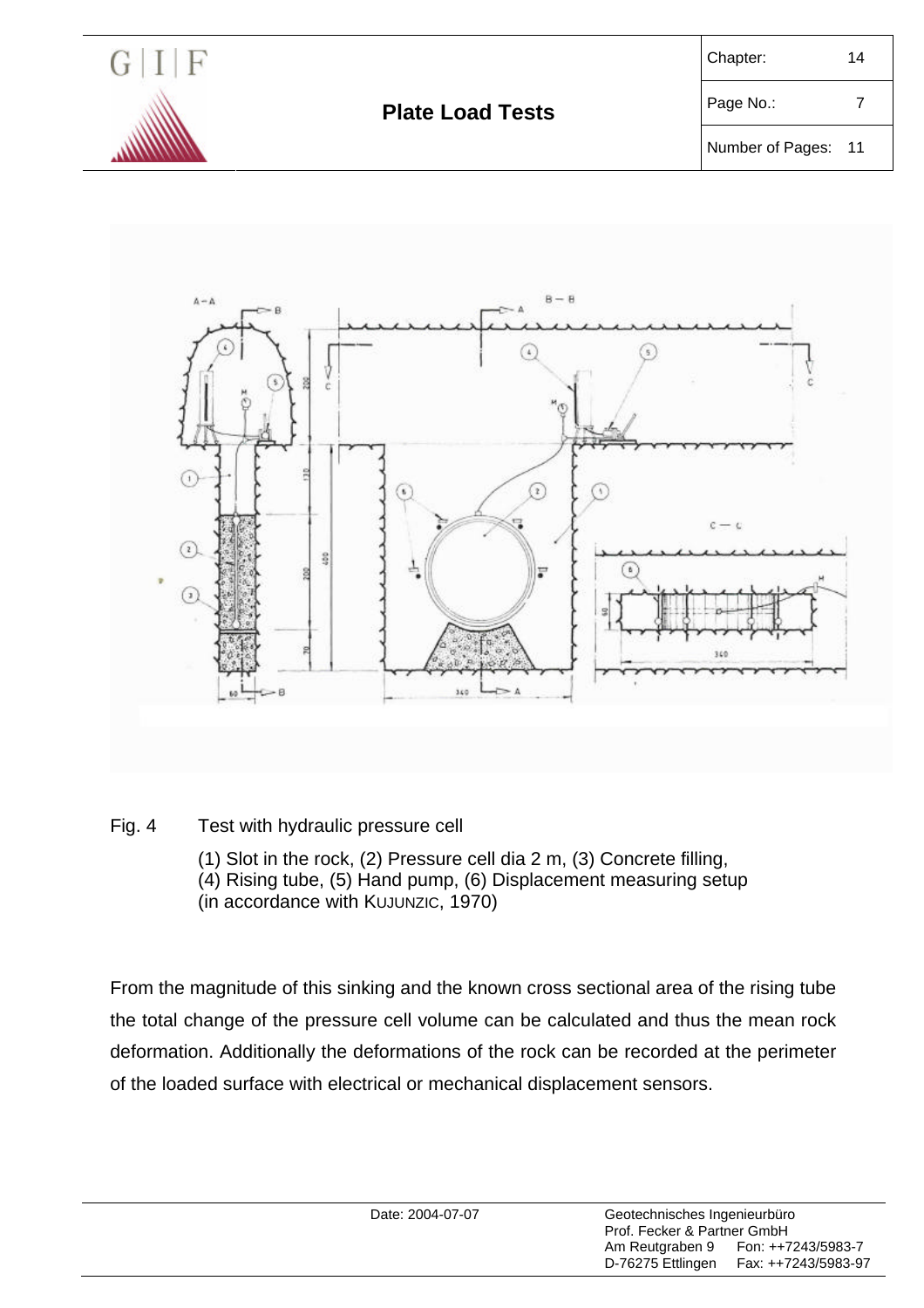

The modulus of elasticity and deformation can be derived using the following equation of BOUSSINESQ

E<sub>m</sub> or V<sub>m</sub> = 0.54 
$$
\frac{\Delta p (1 - v^2)}{\Delta l_m \cdot r}
$$

where

| $\Delta p$   |     | Total load assuming an even<br>distribution of load in MN |
|--------------|-----|-----------------------------------------------------------|
| ν            |     | Poisson's ratio                                           |
| $\Delta I_m$ | $=$ | mean rock deformation in m                                |
| r            |     | Radius of the loaded circular surface in m                |

To determine the modulus in certain structural situations even a loading plate surface of 3 m² is insufficient to completely ruling out the scale effect. But in our opinion it is possible to produce hydraulic pressure cells of 2.5 m or even 3 m diameter, which equals the surface of 7 m².

For large structures as for example barrages even loading plate surfaces of 7 m² are comparatively small. In these cases we recommend to conduct in situ major tests in one of the exploration galleries for the structure, that means to conduct a radial pressure test or a hydraulic chamber test in accordance with OBERTI to obtain an exact and directional entity of the deformation characteristics of the rock.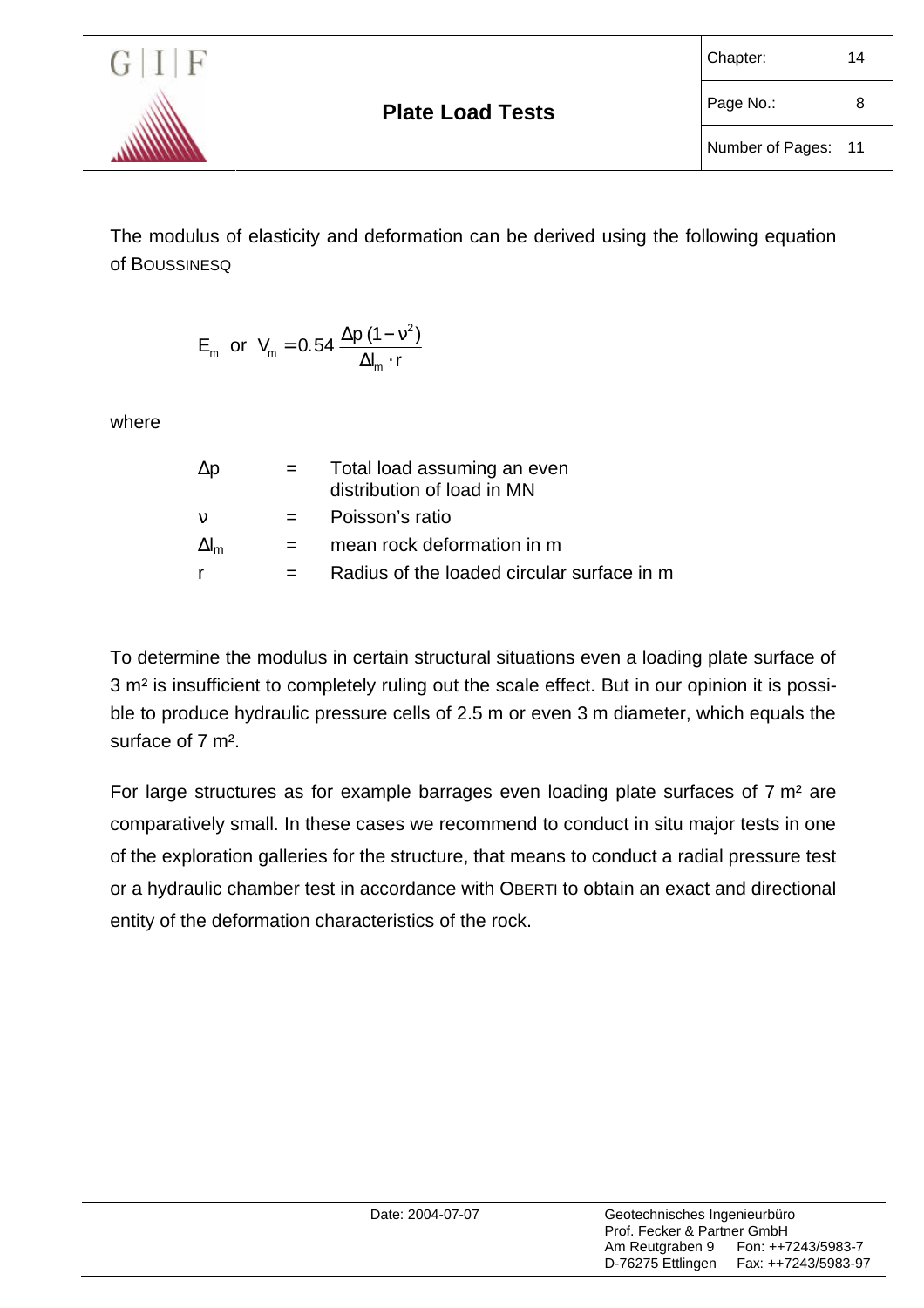



Fig. 5 Plate load test in Landrücken Tunnel, horizontal test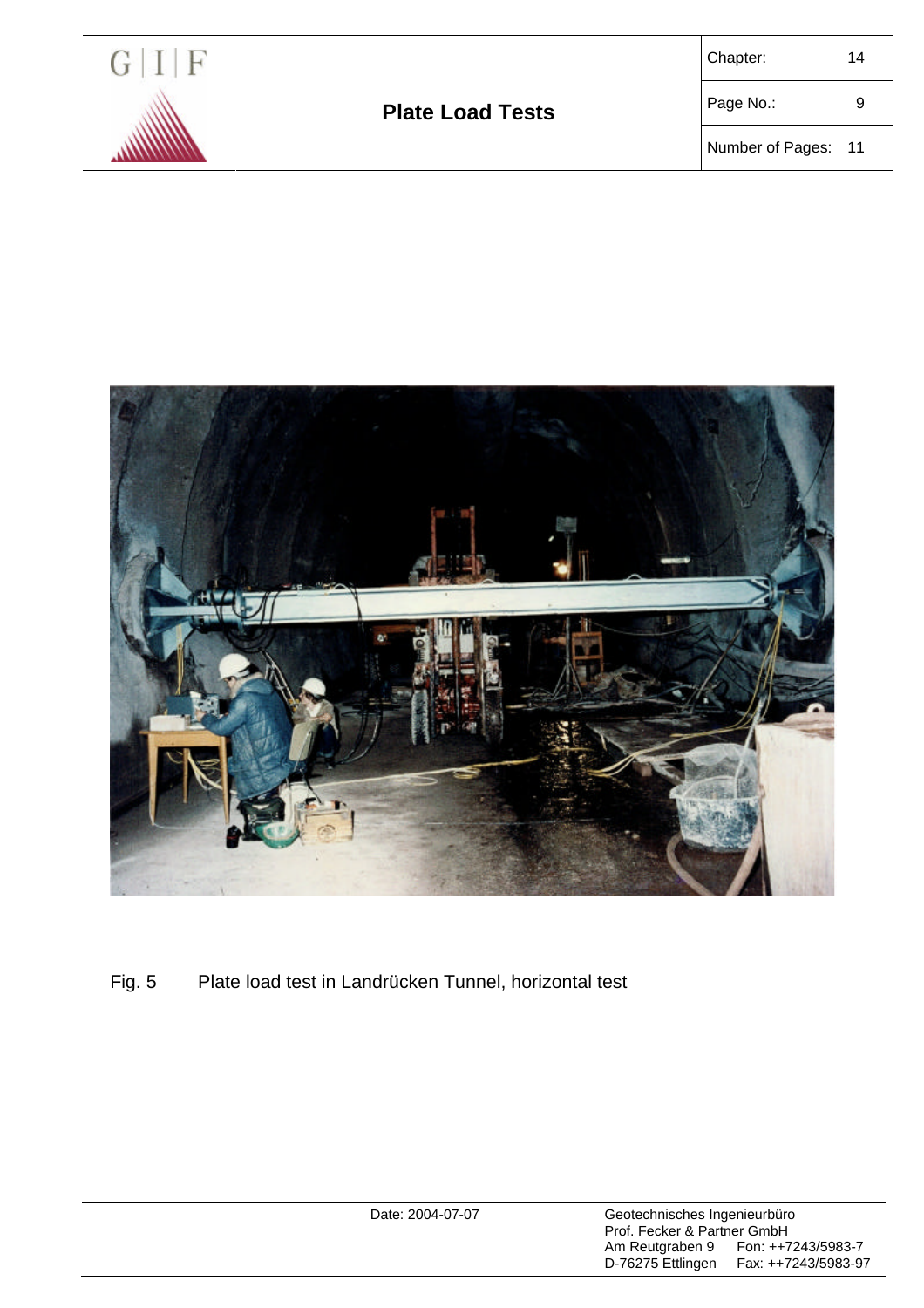

## **Plate Load Tests** Page No.: 10

| 14 |
|----|
|    |

Number of Pages: 11



## Fig. 6 Plate load test in Landrücken Tunnel, vertical test

Date: 2004-07-07 Geotechnisches Ingenieurbüro Prof. Fecker & Partner GmbH<br>Am Reutgraben 9 Fon: ++7<br>D-76275 Ettlingen Fax: ++7 Am Reutgraben 9 Fon: ++7243/5983-7 D-76275 Ettlingen Fax: ++7243/5983-97